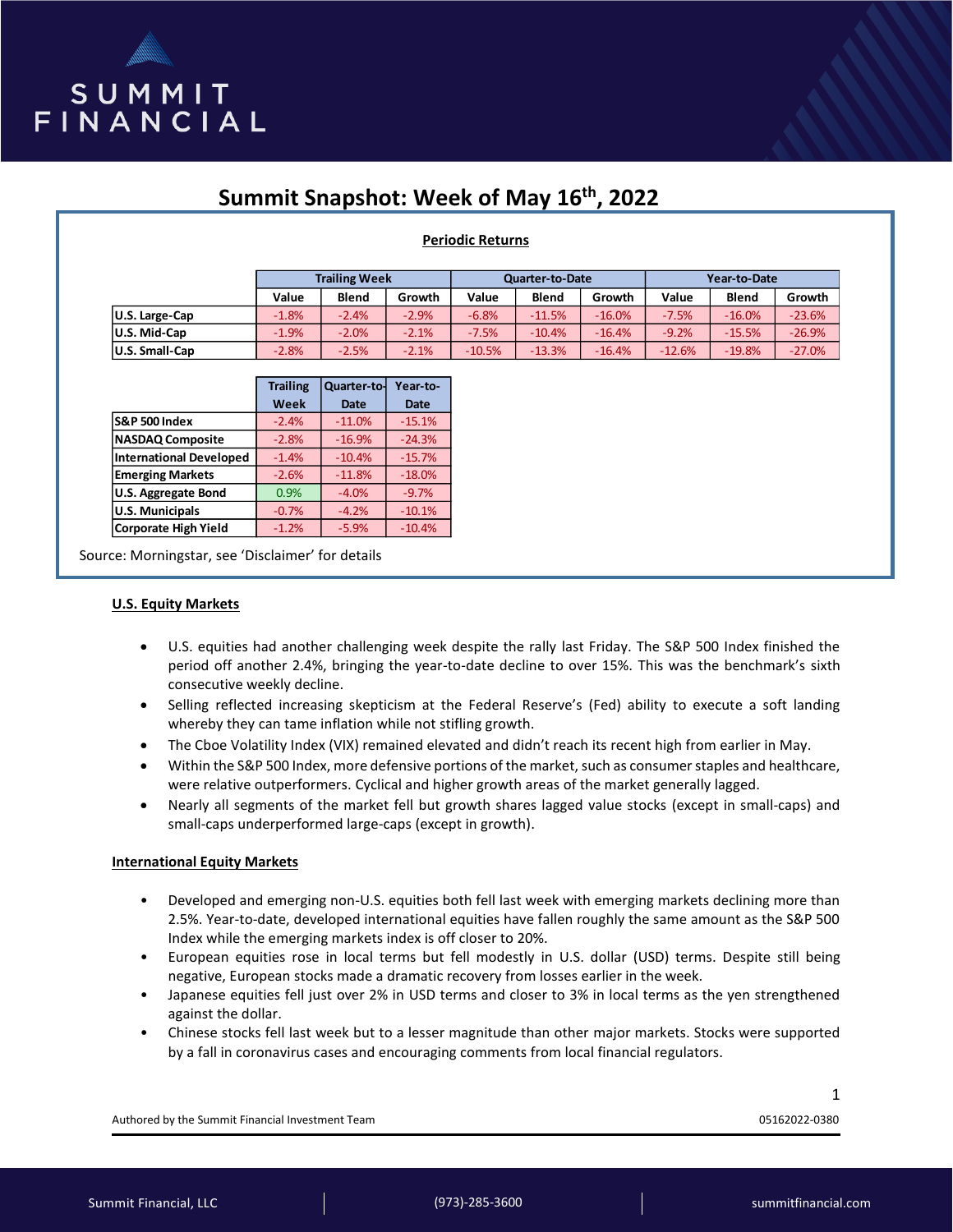# **Credit Markets (perspectives from our partners at Piton Investment Management)**

- Amidst a rough week for equity markets, the U.S. Treasury yield curve was choppy with yields drifting lower for the first time since early April.
- The 2-year yield was mostly unchanged on the week at 2.60%, whereas the 30-year fell to ~2.9%, with the 2s30s spread flatter at 0.49%.
- Corporate spreads widened modestly over the week. Investment grade (IG) and high yield funds had mixed flows. IG funds had over \$8 billion of outflows while high yield funds reported modest (~\$170mm) inflows.
- Pent-up supply should start to affect secondary trading. For the third week in a row, new issuance has missed dealer's forecast as companies continue to stand down from issuing new debt. The backdrop of uncertainty and volatility has kept companies on the sidelines.
- Municipals underperformed Treasuries last week as continued selling from fund redemptions drove yields higher.
- Last Wednesday, muni bonds out for bids surged to \$2.5 billion, a high for the year and the most since March 2020.
- The yield on the 10-year muni at 2.88% has reached the highest level since 2014 and is currently at the cheapest level relative to treasuries (98%) since November 2020.
- Muni funds saw \$2.4 billion in outflows for the week ended Wednesday, marking the  $13<sup>th</sup>$  consecutive week of outflows.

#### **U.S. Economic Data/News**

- While the widely watched April inflation figure moderated relative to last month, it came in higher than expected at an 8.3% year over year increase which brought down sentiment. March's record figure was also revised higher.
- Another blow to inflation data came when consumer prices for services rose 0.7% last month, suggesting that inflationary pressures are broadening out within the economy beyond just manufacturing, energy, etc. Airline fares also increased at a record rate of 18.6% over the month.
- High and rising inflation data is further eroding consumer sentiment. The preliminary survey of consumer confidence fell to its lowest level in 13 years, well below consensus estimates.
- In response to inflation data, Fed Chair Jerome Powell reaffirmed that the central bank is likely to raise interest rates by 0.50% at the next two meetings.

# **International Economic Data/News**

- The ECB has been slowly changing its tune on monetary tightening following the undeniable trend in inflation data. ECB President, Christine Lagarde, recently said that their bond-buying program could end as early as Q3 of this year and rate increases might be only a few weeks behind that.
- The Bank of Japan (BoJ) has been an outlier in standing committed to easy monetary policy. According to the BoJ governor, much of the price pressures has come from transitory factors including higher energy costs and are unlikely to lead to structurally high inflation.
- Both Finland and Sweden are set to apply for membership to NATO, marking a dramatic shift from both nations shunning military alliances in the past.
- Russia imposed fresh sanctions on EU energy companies in retaliation for similar actions by the other side in addition to cutting off gas shipments to the Yamal pipeline which runs through Poland to Germany. Natural gas prices are near their highest level since 2008.
- The China Securities Regulatory Commission announced its intent to increase the participation of institutional investors in the country's stock markets and expand the investible universe of the exchange link with Hong Kong.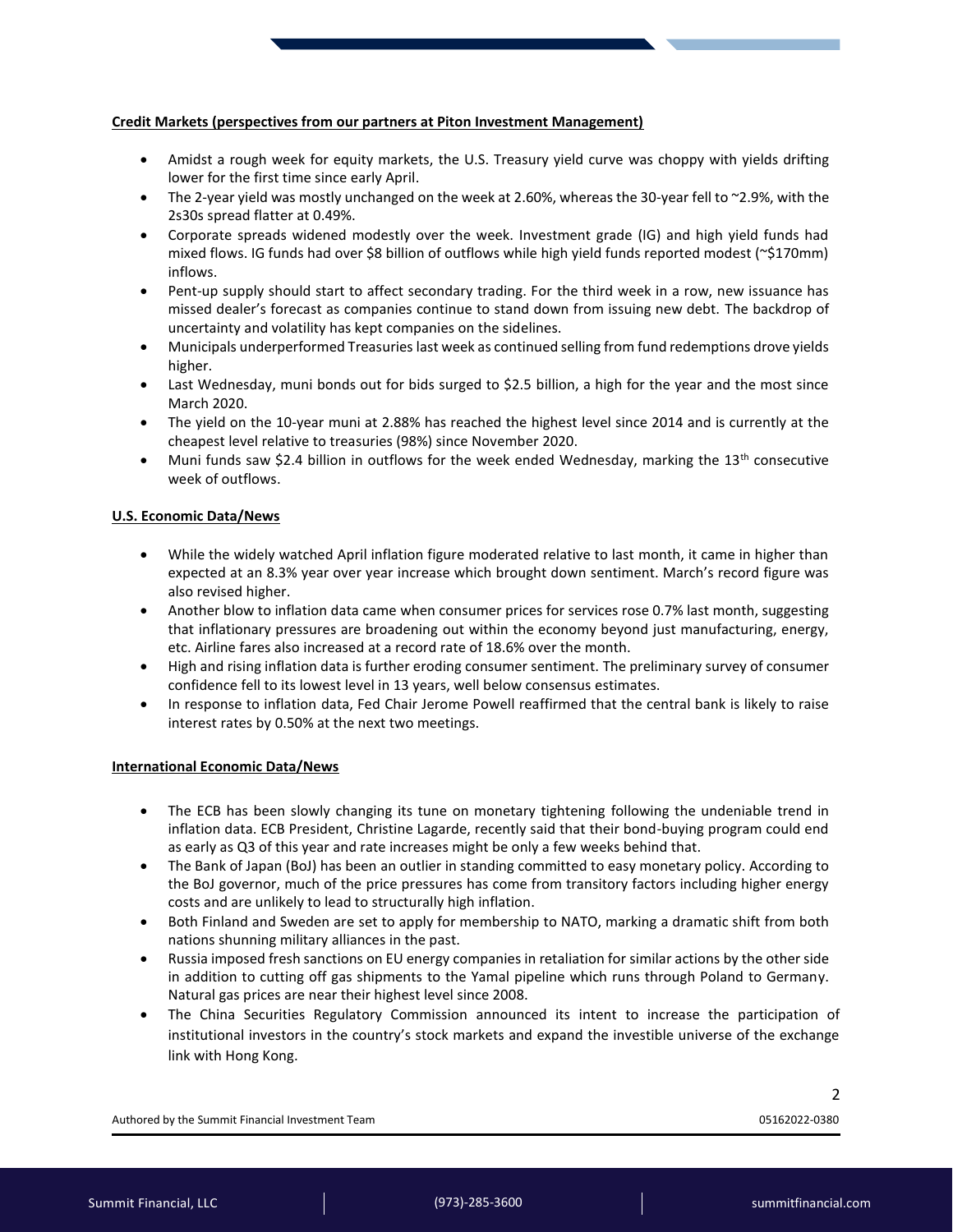#### **Odds and Ends**

- JetBlue is going hostile in its attempts to take over budget carrier, Spirit Airlines. This comes as Spirit recently rejected JetBlue's \$3.6 billion offer in favor of an existing deal with Frontier Airlines. JetBlue is appealing to Spirit's shareholders by launching a tender offer for their shares, in hopes of pressuring Spirit's management to re-engage in negotiations. At the same time, JetBlue said it is urging Spirit shareholders to vote against Spirit's planned merger with Frontier on June  $10^{th}$  to send a message to the Spirit board. JetBlue is offering \$30 a share in cash in its tender offer but would be open to paying its initial offer price of \$33 a share if Spirit comes to the negotiating table and provides data that JetBlue has requested.
- Marking the end of an era, McDonald's has finally thrown in the towel on its Russian stores after around 30 years of operating in the country. McDonald'sisn't alone as a slew of western companies have exited operations in Russia as the conflict in Ukraine drags on. McDonald's said that continued ownership of its business in Russia was no longer tenable nor "consistent with McDonald's values." McDonald's is now going to pursue the sale of its entire portfolio of restaurants in Russia to a local buyer. Local restaurants will no longer be able to use the McDonald's name, logo, branding, or menu.
- Buffett has been following his own advice of being greedy when others are fearful by deploying some of Berkshire's record cash pile. Berkshire has deployed tens of billions of dollars over the past couple of months acquiring a sizeable stake in several energy companies including Occidental Petroleum and Chevron Corp. Berkshire also placed a merger-arbitrage bet on Activision Blizzard, bought an 11% stake in HP Inc., and continued adding to its position in Apple Inc., its biggest stockholding.

#### **Resource of the week:**

- Sahil Bloom is a dynamic up-and-coming creator in the financial community. He spent a decade in investment banking and private equity before turning to writing prolific threads about finance and frameworks to have a more fulfilling life and career. He's amassed over half a million followers on Twitter in just the last two years, writes a blog called *The Curiosity Chronicle*, started a podcast, and recently launched a seed-stage venture fund called SRB Ventures. This *Capital Allocator's* episode covers Sahil's upbringing, his career in private equity, developing his edge, and transitioning from the corporate world to life as a creator. Host, Ted Seides and Sahil then discuss his favorite frameworks and how they apply to investing, including mentorship, goal setting, luck, and paradoxes of life. For a farreaching and refreshing conversation, give this episode a listen.
- **Podcast link**:<https://capitalallocators.com/podcast/creativity-investing-and-engineered-serendipity/>

Sources: The WSJ, T. Rowe Price Global Markets Weekly Update